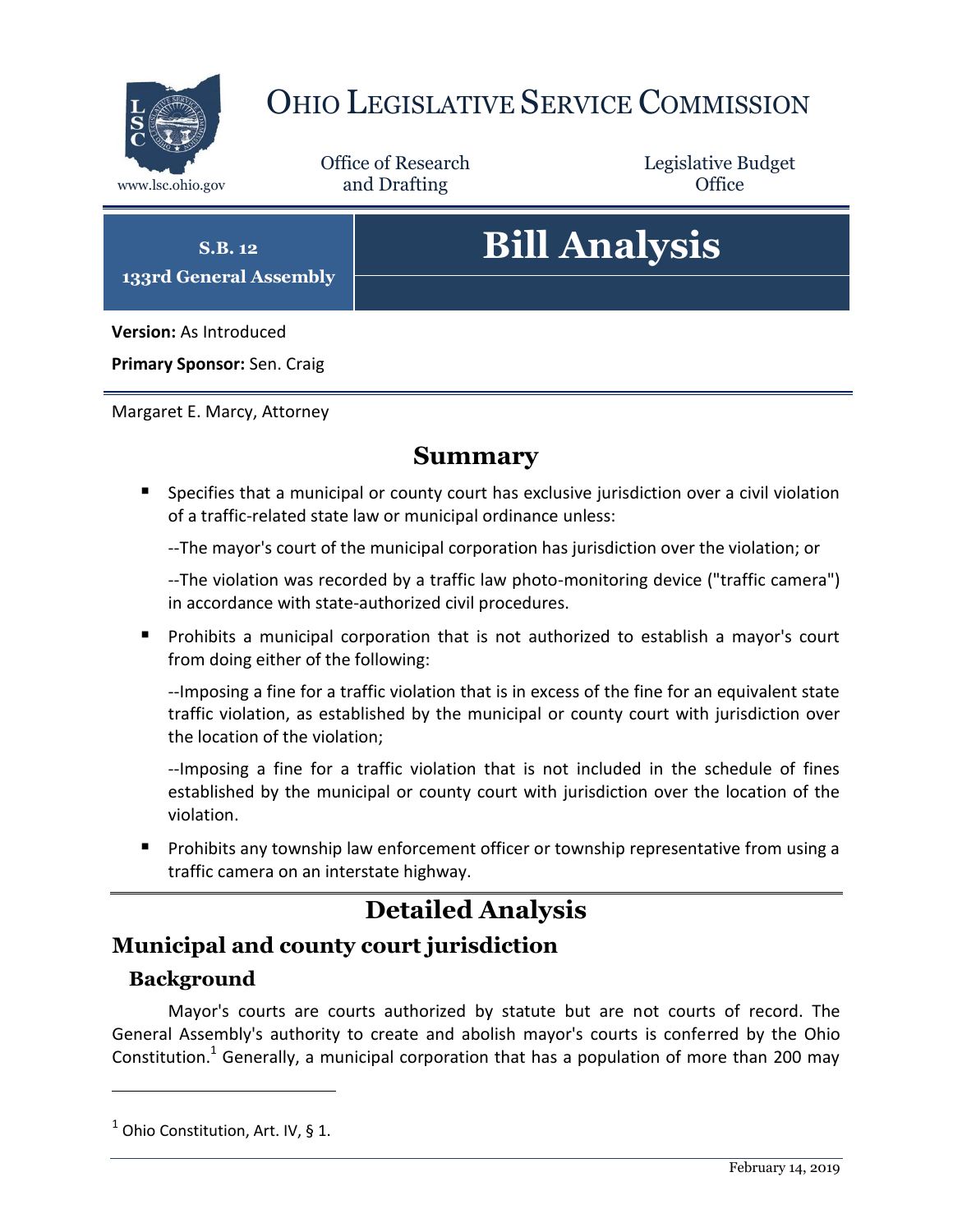establish a mayor's court. However, there are exceptions, including that a municipal corporation that is the site of a municipal court may not establish a mayor's court.<sup>2</sup> Additionally, the mayor in a municipal corporation authorized to establish a mayor's court is not required to exercise the mayor's jurisdiction by establishing a mayor's court.<sup>3</sup>

The Ohio Supreme Court has recognized that a municipal corporation (a village or a city) is authorized under their home rule authority to establish a civil traffic enforcement system.<sup>4</sup> At least one village has adopted a civil traffic enforcement system for all traffic offenses. Most other municipal corporations that have adopted a civil traffic enforcement system do so only with regard to violations detected by traffic camera systems, which only enforce traffic light and speeding violations. Municipal corporations that adopt a civil traffic enforcement system with regard to traffic cameras may follow the procedures established in state law or adopt their own procedures pursuant to their constitutional home rule authority.<sup>5</sup>

#### **Jurisdiction over civil traffic-related laws and ordinances**

The bill grants a municipal or county court exclusive jurisdiction over all civil violations of traffic-related state laws or municipal ordinances committed within the court's territory. This jurisdiction applies unless:

1. The mayor's court of the municipal corporation has jurisdiction over the violation; or

2. The violation was recorded by a traffic camera and a ticket was issued pursuant to state law governing traffic cameras.

If a mayor's court has jurisdiction over the civil violation, that jurisdiction is concurrently held by the municipal or county court and the mayor's court of the municipality. Therefore, under the bill, if Ohio law does not authorize a municipal corporation to establish a mayor's court, a civil violation of a traffic-related ordinance, other than one involving a traffic camera, is exclusively within the jurisdiction of the municipal or county court.<sup>6</sup>

#### **Jurisdiction over civil traffic camera violations**

Under current law, civil violations based on evidence recorded by a traffic camera for which a ticket is issued by a county, township, or municipal corporation under the state civil violation ticketing process are not under the original jurisdiction of a municipal or county court.<sup>7</sup> Rather, initial challenges to such civil violations are heard in an administrative hearing by an officer appointed by the relevant county, township, or municipal corporation. Municipal

 $\overline{a}$ 

 $^2$  See R.C. 1905.01, not in the bill, for all exceptions. See R.C. 1901.01(A), not in the bill, for a list of municipal corporations that are the site of a municipal court.

<sup>3</sup> *State ex rel Boston Heights vs. Petsche*, 27 Ohio App.3d 106 (Summit 1985).

<sup>4</sup> *Mendenhall v. Akron*, 117 Ohio St.3d 33 (2008); Ohio Constitution, Article XVIII, § 1; Ohio Constitution, Art. XVIII, § 3.

<sup>5</sup> *City of Dayton v. State*, 151 Ohio St.3d 168 (2017).

 $<sup>6</sup>$  R.C. 1905.01, not in the bill, and 1901.20 and 1907.02.</sup>

 $^{7}$  R.C. 1901.20(A)(2)(b), 1907.02(D), and 4511.093(B)(3).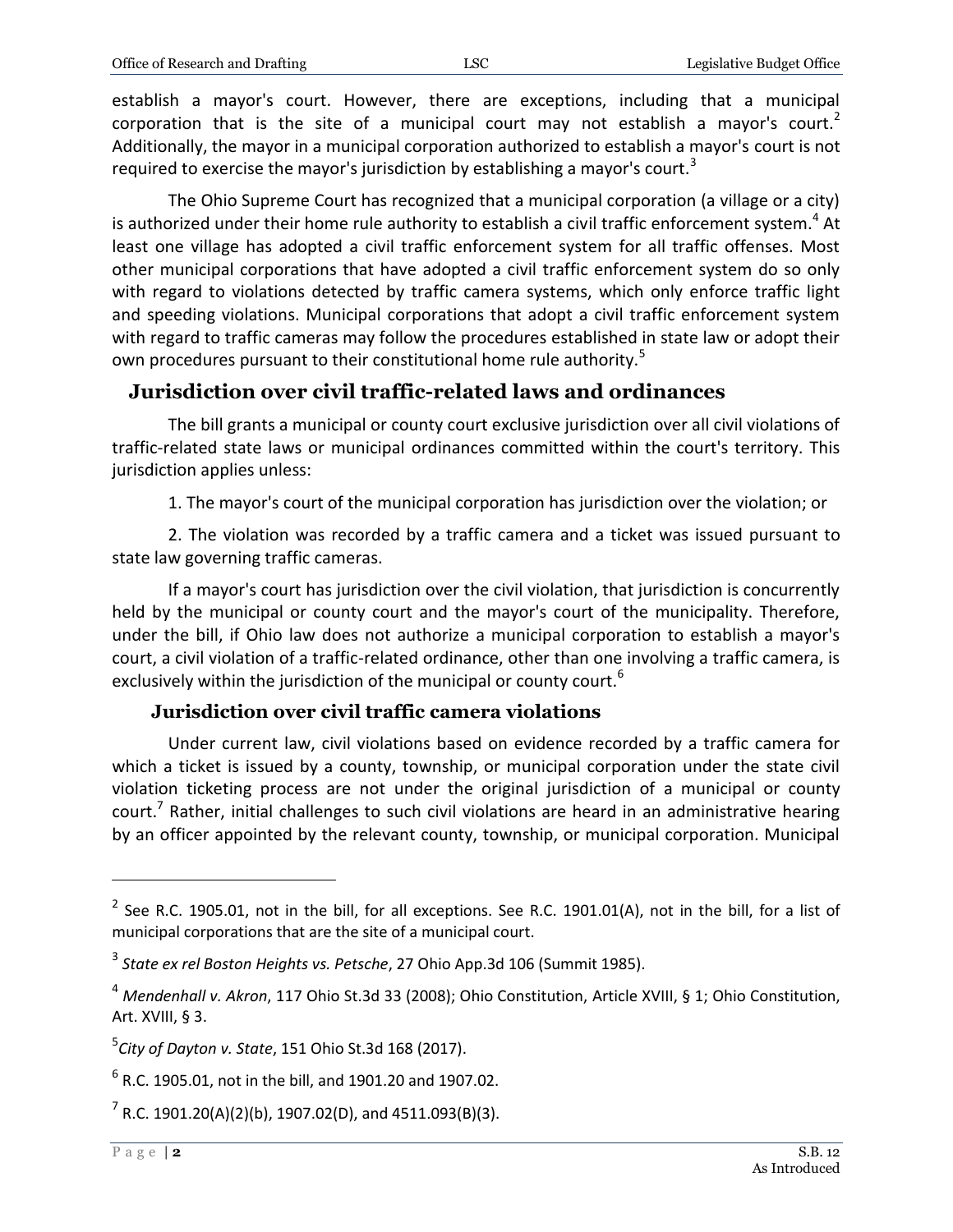and county courts have jurisdiction over an appeal of a decision rendered by the administrative hearing officer under that process.<sup>8</sup> The bill reaffirms this process. However, if a municipal corporation administers a traffic camera program outside of the state authorized process under its home rule authority, it appears that tickets issued under that program are subject to the municipal or county courts exclusive jurisdiction established by the bill.

#### **Penalty for traffic violation imposed by a municipal corporation**

Under current law, a municipal or county court is required to establish a schedule of fines and costs for traffic violations.<sup>9</sup> The bill prohibits a municipal corporation that is not authorized to establish a mayor's court from doing either of the following:

1. Imposing a fine, fee, or other charge that is in excess of the schedule of fines and costs for state violations established by the municipal or county court having territorial jurisdiction over the location of the violation; and

2. Charging a fine, fee, or other charge for a traffic violation that is not included in the schedule of fines for state violations established by the municipal or county court having territorial jurisdiction over the location of the violation.

The bill does not restrict municipalities authorized to establish mayor's courts in the same manner (see **Comment**, below).<sup>10</sup>

#### **Use of traffic cameras on interstate highways**

The bill prohibits a township law enforcement officer or any other township representative from using a traffic camera on interstate highways.<sup>11</sup> Current law authorizes a local authority, which includes townships, to utilize a traffic camera for the purpose of detecting specific traffic violations (failure to comply with a red signal at a traffic light and the applicable speed limit), subject to statutory conditions.<sup>12</sup> The statutory conditions under current law, however, do not limit the use of traffic cameras to specific highways or prevent the use of the traffic cameras on interstate highways.

#### **Comment**

Insofar as the bill directly regulates municipal activity, it may be subject to challenge under the home rule provision of the Ohio Constitution. Under home rule authority, municipalities have authority to exercise all powers of local self-government and to adopt and enforce within their limits such local police, sanitary, and other similar regulations as are not in

 $\overline{a}$ 

 $^8$  R.C. 4511.099(A) and (G), not in the bill, 1901.20(D)(2), and 1907.02(C).

 $^{9}$  Ohio Traffic Rule 13 as adopted by the Ohio Supreme Court.

<sup>10</sup> R.C. 4511.072.

 $11$  R.C. 4511.093(C).

 $^{12}$ R.C. 4511.092(K) and (L), not in the bill, and 4511.093.